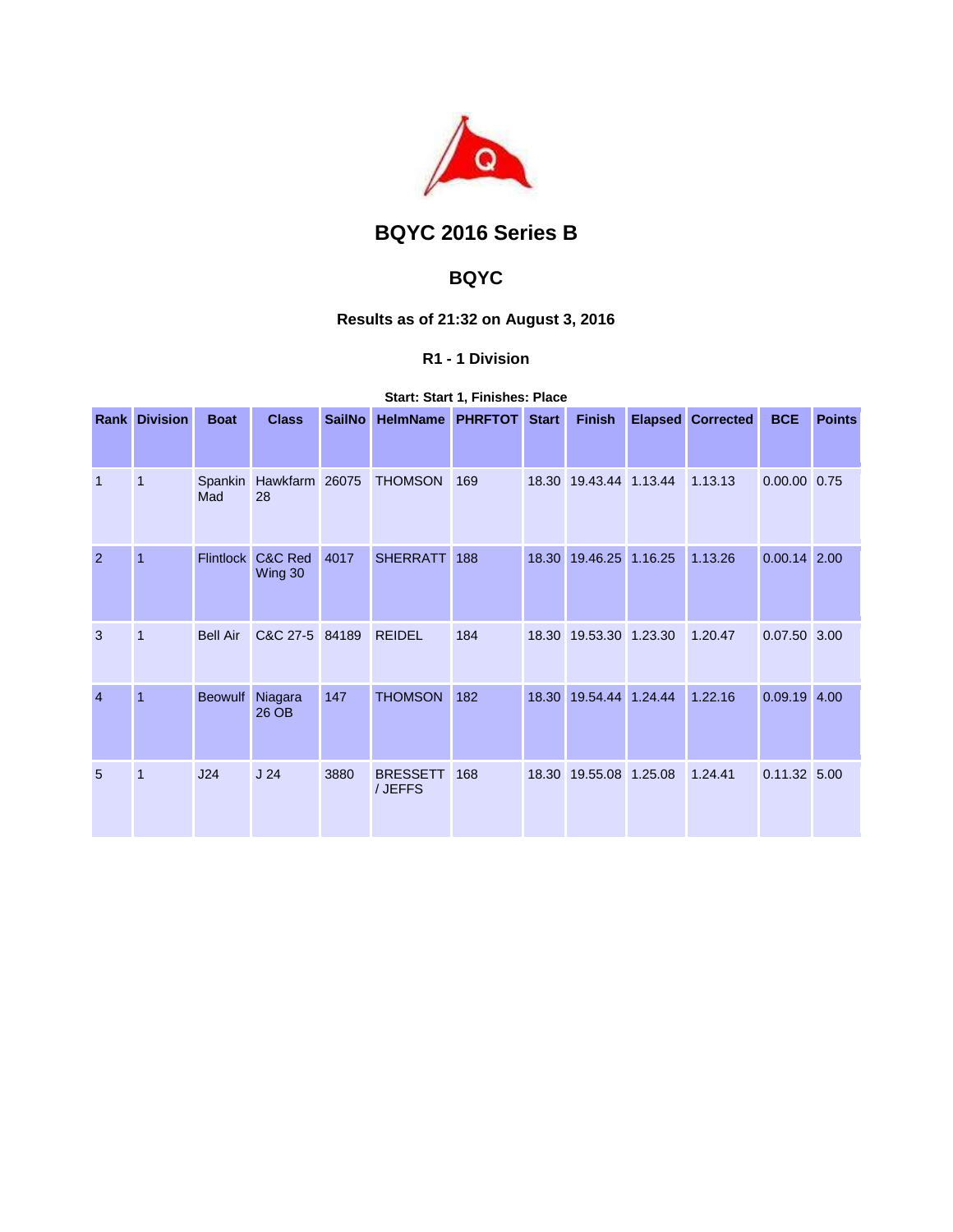### **R1 - 2 Division**

|                | <b>Rank Division</b> | <b>Boat</b>      | <b>Class</b>                     | <b>SailNo</b> | <b>HelmName</b> | <b>PHRFTOT</b> Start | <b>Finish</b>          | <b>Elapsed Corrected</b> | <b>BCE</b>     | <b>Points</b> |
|----------------|----------------------|------------------|----------------------------------|---------------|-----------------|----------------------|------------------------|--------------------------|----------------|---------------|
|                | 2                    | Mocha<br>Magic   | C&C 27- 74021<br>3               |               | <b>MCGARVEY</b> | 202                  | 18.30 20.03.20 1.33.20 | 1.27.37                  | 0.00.00 0.75   |               |
| $\overline{2}$ | 2                    | <b>Patronus</b>  | Tanzer<br>22                     | 1612          | MACDONALD 217   |                      | 18.30 20.05.51 1.35.51 | 1.27.47                  | $0.00.12$ 2.00 |               |
| 3              | 2                    | Just Our<br>Pace | Paceship 1023<br><b>PY 26 IB</b> |               | <b>CURTIS</b>   | 224                  | 18.30 20.33.46 2.03.46 | 1.52.05                  | 0.27.02 3.00   |               |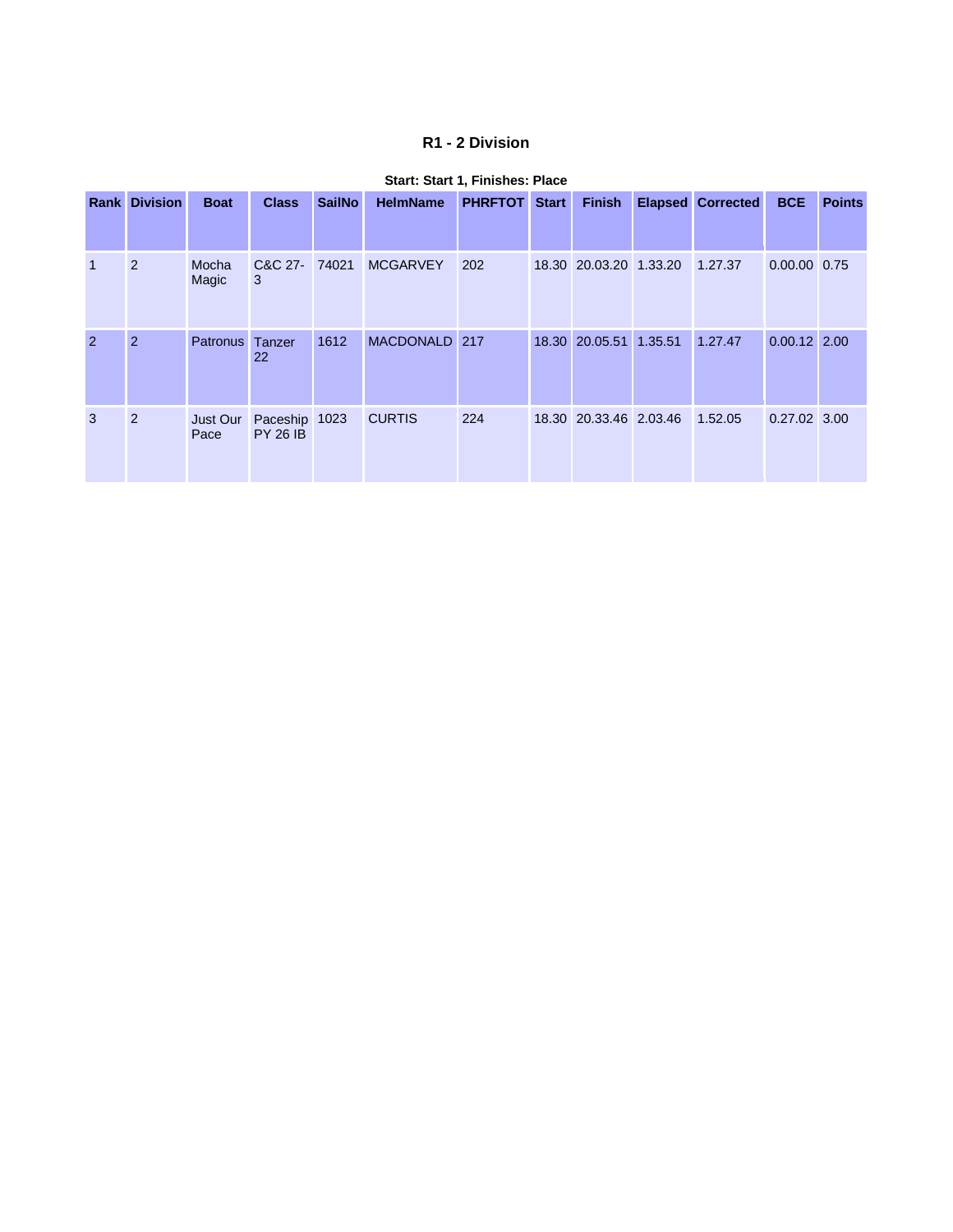### **R1 - 3 Division**

|                 | <b>Rank Division</b> | <b>Boat</b>              | <b>Class</b>         | <b>SailNo</b> | <b>HelmName</b> | <b>PHRFTOT</b> | <b>Start</b> | <b>Finish</b>          |         | <b>Elapsed Corrected</b> | <b>BCE</b>     | <b>Points</b> |
|-----------------|----------------------|--------------------------|----------------------|---------------|-----------------|----------------|--------------|------------------------|---------|--------------------------|----------------|---------------|
| $\overline{1}$  | 3                    | Dream<br>Weaver          | Tanzer <sub>26</sub> | 480           | <b>LLOYST</b>   | 238            |              | 18.40 19.57.55 1.17.55 |         | 1.09.01                  | 0.00.00 0.75   |               |
| $\overline{2}$  | $\mathbf{3}$         | <b>Silent</b><br>Running | <b>C&amp;C 25</b>    | 44098         | <b>SMITH</b>    | 239            | 18.40        | 20.01.21 1.21.21       |         | 1.11.57                  | $0.03.19$ 2.00 |               |
| 3               | 3                    | Freya                    | Grampian<br>26 IB    | 516           | <b>RENDER</b>   | 261            |              | 18.40 20.04.30 1.24.30 |         | 1.12.15                  | 0.03.47 3.00   |               |
| $\overline{4}$  | 3                    | Chudan                   | Tanzer <sub>26</sub> | 497           | <b>CORBETT</b>  | 239            | 18.40        | 20.04.02 1.24.02       |         | 1.14.19                  | $0.06.00$ 4.00 |               |
| $5\overline{5}$ | 3                    | Quinte                   | Hullmaster 19<br>31  |               | <b>SHAW</b>     | 256            |              | 18.40 20.08.07 1.28.07 |         | 1.15.55                  | $0.08.00$ 5.00 |               |
| 6               | 3                    | Grayling                 | Grampian<br>26 OB    | 431           | <b>COOKE</b>    | 239            | 18.40        | 20.08.03               | 1.28.03 | 1.17.53                  | $0.10.01$ 6.00 |               |
| $\overline{7}$  | 3                    | Won By<br>One            | Hunter<br>25SD       | 25            | <b>KROCK</b>    | 263            | 18.40        | 20.19.31 1.39.31       |         | 1.24.50                  | 0.18.33 7.00   |               |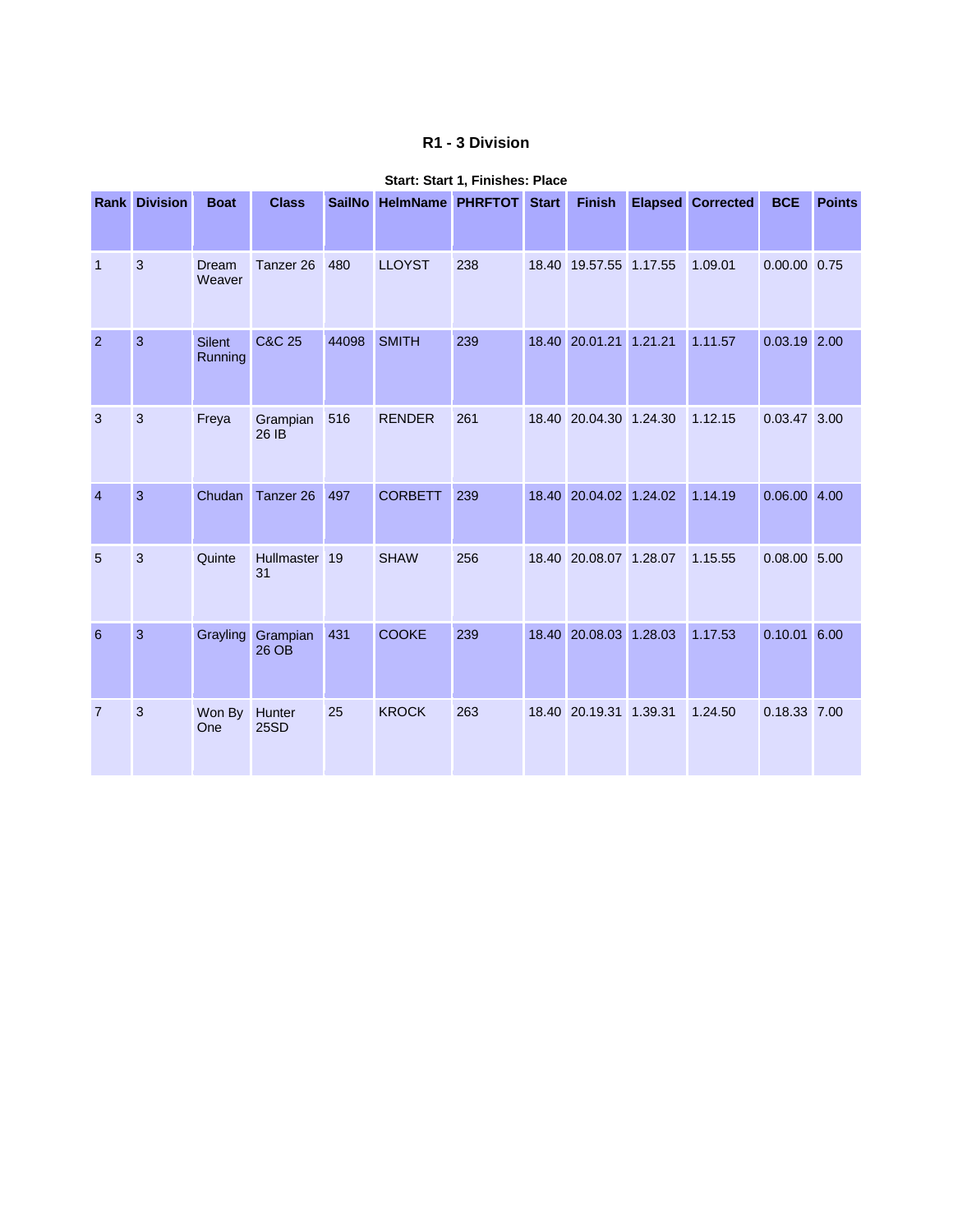## **R1 - Shark Division**

|                 | <b>Rank Division</b> | <b>Boat</b>                             | <b>Class</b>            | <b>SailNo</b> | <b>HelmName</b> | <b>PHRFTOT</b> | <b>Start</b> | <b>Finish</b>          | <b>Elapsed Corrected</b> | <b>BCE</b>     | <b>Points</b> |
|-----------------|----------------------|-----------------------------------------|-------------------------|---------------|-----------------|----------------|--------------|------------------------|--------------------------|----------------|---------------|
| 1               | <b>Shark</b>         | <b>Tiger Niles</b>                      | <b>SHARK 1489</b><br>24 |               | <b>AKER</b>     | 220            |              | 18.35 19.56.16 1.21.16 | 1.14.04                  | 0.00.00 0.75   |               |
| $\overline{2}$  | <b>Shark</b>         | <b>Stress</b><br><b>Relief</b>          | SHARK 612<br>24         |               | <b>STARR</b>    | 220            |              | 18.35 19.57.28 1.22.28 | 1.15.10                  | $0.01.12$ 2.00 |               |
| 3               | Shark                | Higher<br>Love                          | <b>SHARK 1485</b><br>24 |               | LANDER, R       | 220            |              | 18.35 20.01.28 1.26.28 | 1.18.49                  | 0.05.12 3.00   |               |
| $\overline{4}$  | <b>Shark</b>         | Great<br>White                          | <b>SHARK 1880</b><br>24 |               | <b>MACKLIN</b>  | 220            |              | 18.35 20.02.10 1.27.10 | 1.19.27                  | $0.05.54$ 4.00 |               |
| 5               | Shark                | Pinner                                  | <b>SHARK 1769</b><br>24 |               | FINDLATER 220   |                |              | 18.35 20.02.29 1.27.29 | 1.19.44                  | $0.06.13$ 5.00 |               |
| $6\phantom{1}6$ | <b>Shark</b>         | Airush                                  | SHARK 36<br>24          |               | <b>STEINITZ</b> | 220            |              | 18.35 20.05.53 1.30.53 | 1.22.50                  | $0.09.37$ 6.00 |               |
| $\overline{7}$  | <b>Shark</b>         | Rub-a-Dub                               | <b>SHARK 1892</b><br>24 |               | <b>LEGATE</b>   | 220            |              | 18.35 20.05.54 1.30.54 | 1.22.51                  | 0.09.38 7.00   |               |
| 8               | <b>Shark</b>         | Mako                                    | <b>SHARK</b> 1762<br>24 |               | <b>WAGER</b>    | 220            |              | 18.35 20.11.54 1.36.54 | 1.28.19                  | 0.15.38 8.00   |               |
| 9               | Shark                | Destination SHARK 1112<br>Sao Miguel 24 |                         |               | <b>PACHECO</b>  | 220            |              | 18.35 20.11.56 1.36.56 | 1.28.21                  | 0.15.40 9.00   |               |
| $10$            | <b>Shark</b>         | Grey<br>Hound                           | SHARK 384<br>24         |               | <b>GRAY</b>     | 220            |              | 18.35 20.13.52 1.38.52 | 1.30.07                  | 0.17.36 10.00  |               |
| 11              | Shark                | Head over<br>Heels                      | <b>SHARK 1473</b><br>24 |               | LANDER, C 220   |                |              | 18.35 20.31.18 1.56.18 | 1.46.00                  | 0.35.02 11.00  |               |